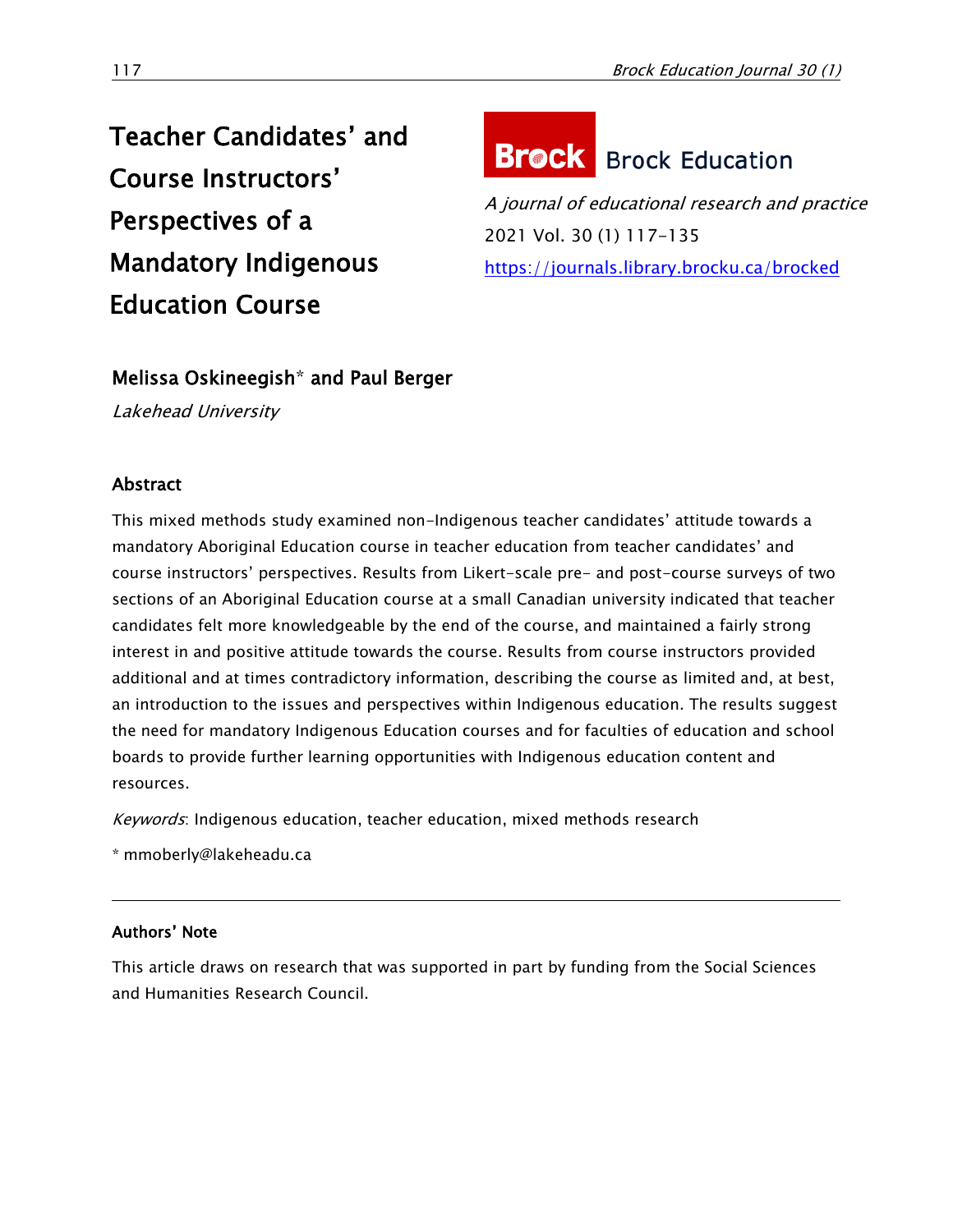In the Truth and Reconciliation Commission of Canada's (TRC) Calls to Action, schools across Canada are called upon to develop and implement "Kindergarten to Grade Twelve curriculum and learning resources on Aboriginal peoples in Canadian history, and the history and legacy of residential schools" (TRC, 2015, p. 7). This objective requires teachers to be knowledgeable on, and capable of integrating, accurate and culturally appropriate Indigenous content. Milne (2017) found that teachers who were reluctant to integrate Indigenous content lacked both knowledge and confidence; researchers recommend that further preparation be provided in teacher education and in professional development (Korteweg & Fiddler, 2018). In addition to broadening knowledge of Indigenous peoples, cultures, and histories, teachers need to become open and willing to learn new perspectives—an attitude that can and should be fostered in teacher education programs (Milne, 2017). This paper discusses findings from a study that explored teacher candidates' knowledge of, interest in, and attitudes toward a mandatory Aboriginal Education course in a small Canadian university, and compares that with the perspectives of five instructors who have taught the course. Drawn from a larger study that examined the role of self-reflective practices in the course, data in this paper stem from a preand post-course survey completed by teacher candidates, interviews with three teacher candidates and five course instructors, and Melissa's role as participant-as-observer in the classes. We discuss the realities and tensions of developing teacher candidates' knowledge and attitude towards integrating Indigenous histories, cultures, and perspectives in teacher education. We begin with a brief introduction of the authors and an explanation about terminology prior to a review of literature on Indigenous education in initial teacher education, the methodology and methods used, and a report on the findings.

#### Author Introductions and Terminology

The genesis of this study was the experience of Melissa Oskineegish, who, as a non-Indigenous teacher, began her teaching career in a fly-in First Nation community in northern Ontario. The mentorship provided by colleagues and community members influenced her to further explore how non-Indigenous educators can learn to develop meaningful and culturally appropriate teaching pedagogies and practices within teacher education programs. Paul Berger, a non-Indigenous scholar at Lakehead University, was the dissertation supervisor. His research explores Inuit wishes for schooling and recruiting Inuit to teaching. This paper is drawn from the study's findings and from conversations between the authors about further educational possibilities for teacher candidates and teachers who will teach about Indigenous content.

The study within this paper is centred on a course at Lakehead University entitled EDUC 4416 Aboriginal Education (now called: EDUC 4359 Aboriginal Education). The term Aboriginal and Indigenous are used in Canada when referring to the collective groups of First Nation, Métis,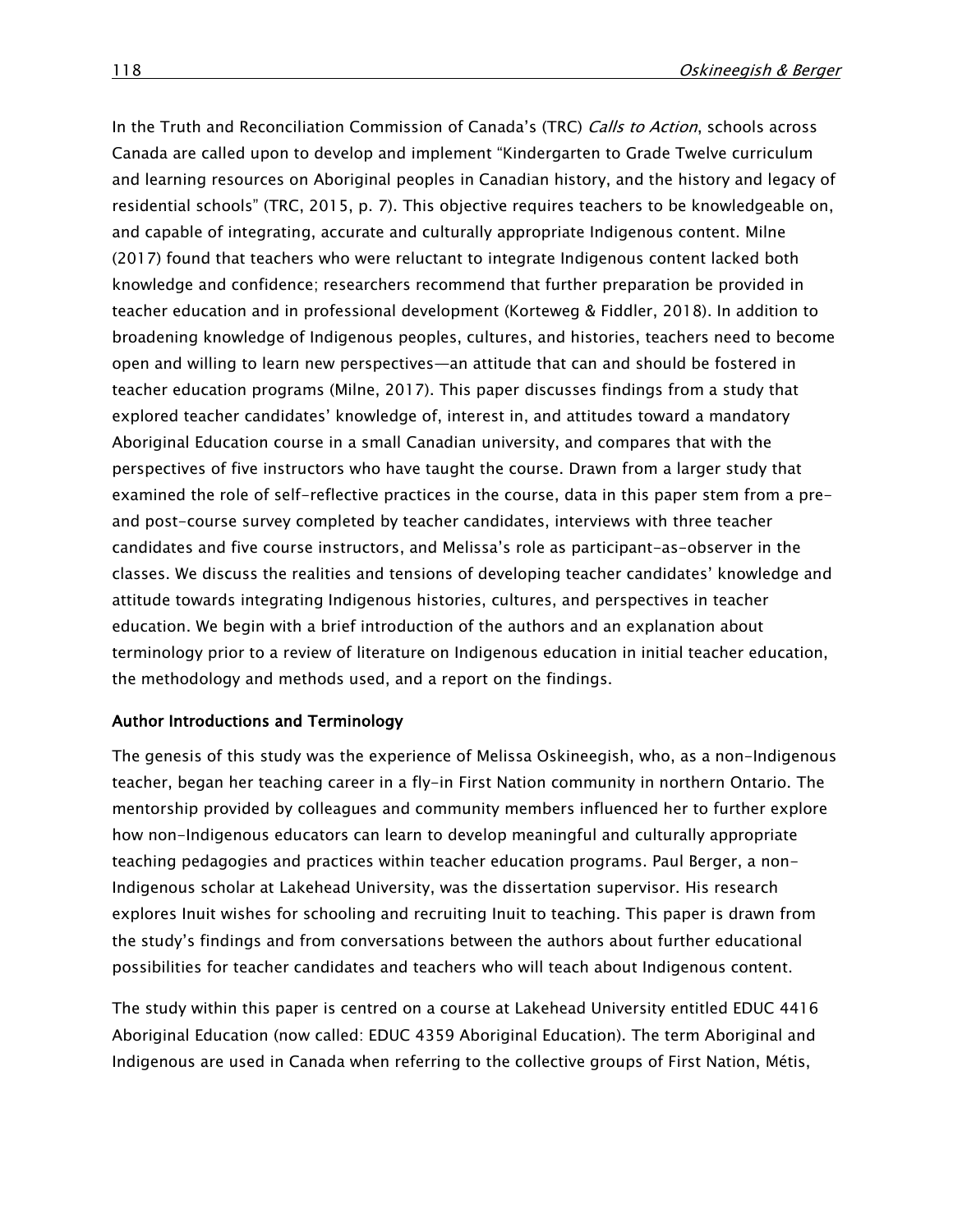and Inuit peoples (The Constitution Act, 1982)<sup>1</sup>. Participants in the study also used the terms First Nation and Native to describe the First Peoples of Canada. In this paper, these are used when quoting directly; otherwise, the more widely accepted term "Indigenous" is used.

In the Likert-scale surveys that were administered to teacher candidates, the terms First Nation, Métis, and Inuit [FNMI] were used to align with the terminology within the Aboriginal Education course and to affirm the diversity amongst the Indigenous communities in Canada. The phrase "FNMI histories, cultures, and perspectives" was used in the survey statements and is used in this paper to represent all aspects of the course content.

#### Indigenous Education and Teacher Preparation

Preparing teachers in Indigenous education remains as urgent today as it was four decades ago when the National Indian Brotherhood/Assembly of First Nations (1972) first called upon the Canadian federal government and educational institutions to improve teacher preparation on intercultural pedagogies and the integration of Indigenous content. Reiterated in the TRC's (2015) *Calls to Action*, education on Indigenous histories, cultures, and perspectives is a component of teacher education that requires further attention and improvement.

Research on Indigenous Education in teacher education programs across Canada (e.g., Blimkie et al., 2014; Curwen Doige, 1999; Dion, 2007; Madden, 2015; Mashford-Pringle & Nardozi, 2013; Nardozi et al., 2014; Oskineegish, 2020; Scully, 2012; Vetter & Blimkie, 2011) and internationally (e.g., Aveling, 2006; Labone et al., 2014; McInnes, 2017) explores the obstacles and possibilities for incorporating Indigenous education in initial teacher education. Many non-Indigenous teacher candidates across teacher education programs arrive with little knowledge, and continue to feel hesitation and uncertainty, or are resistant to integrating Indigenous content into their teaching practice, regardless of how they are introduced to the issues and perspectives (Aveling, 2006; Blimkie et al., 2014; Mashford-Pringle & Nardozi, 2013; Tupper, 2011).

Nardozi and Mashford-Pringle (2014) examined teacher candidates' responses to workshops and presentations about Indigenous histories and perspectives in the University of Toronto's teacher education program. They found that while the information helped some teacher candidates feel "comfortable" about teaching Indigenous content, for many it did not. A discomfort or hesitation by teacher candidates was also found in Blimkie et al.'s (2014) study of York University's program at the Barrie, Ontario site. After Indigenous content and pedagogies were "infused" in education courses through guest speakers, literature, media, and field trips, the authors found teacher candidates had a mixed response with some indicating lack of confidence to teach Indigenous content.

 $\overline{\phantom{a}}$ 

<sup>1</sup> Available at<https://canlii.ca/t/8q7l>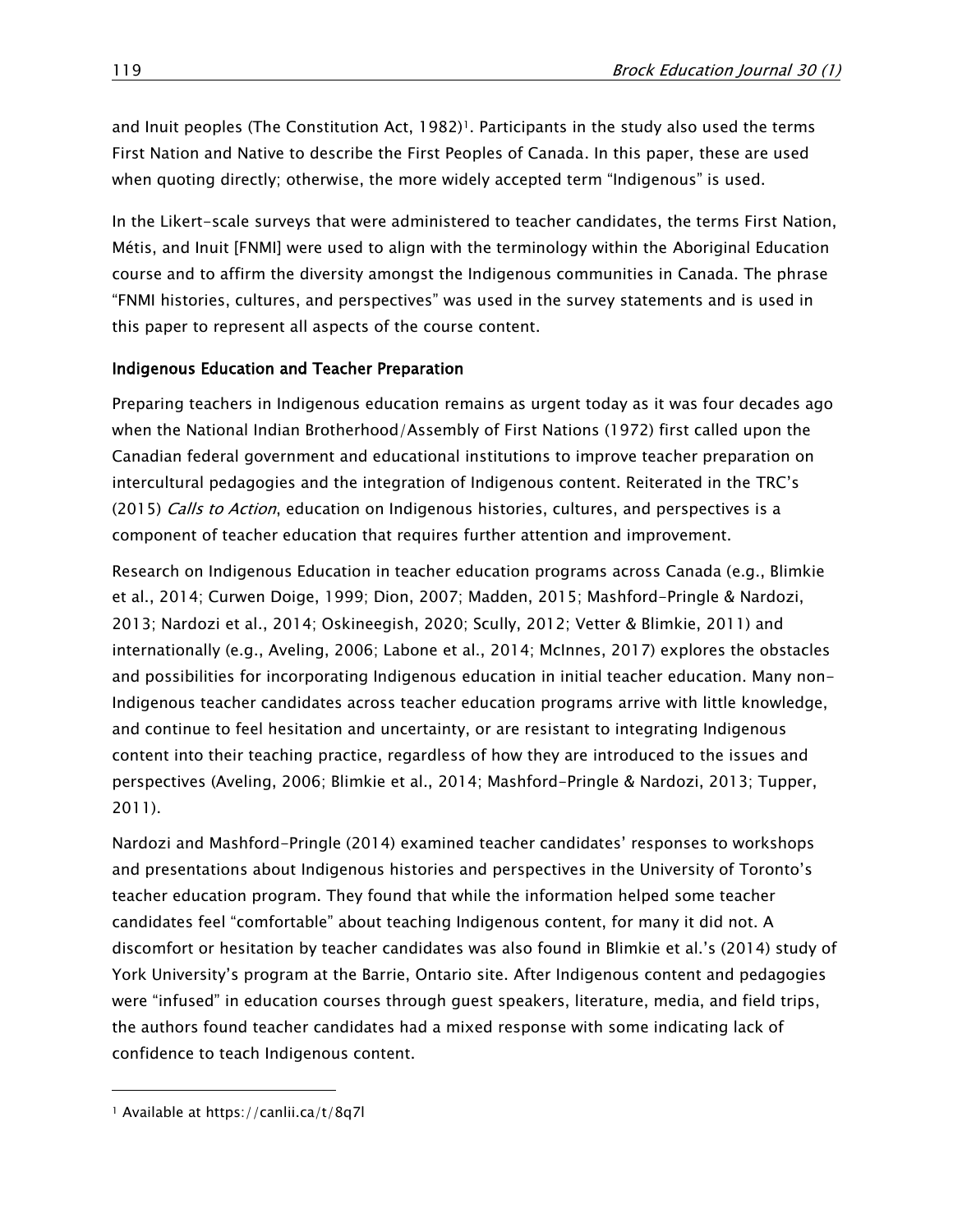Tupper (2011) studied teacher candidates' knowledge and understanding of treaties and treaty education at the University of Regina, where she found that even though some teacher candidates recognized the importance of treaty education, many felt unprepared and unsure of how to include it in their teaching practice. Information on Indigenous Education was delivered by a variety of methods, yet there remained teacher candidates who felt unsure how to integrate Indigenous content into their teaching practice.

Part of the discomfort and uncertainty that teacher candidates feel may stem from the deconstruction and decolonization aspect of Indigenous education courses. Decolonizing education within Indigenous education courses is often unsettling for teacher candidates as it digs into the roots of self-identity within Canada and teacher education (Aveling, 2006; Battiste, 2013; Curwen Doige, 1999; Dion, 2007). Decolonizing education requires teacher candidates to recognize colonial powers, how colonialism is structured, and how it continues to oppress and benefit people (Iseke-Barnes, 2008). For some teacher candidates, this requires unraveling the "Canadian historical narrative and deconstruct the foundational myth of the benevolent peacemaker" (Regan, 2011, p. 11)—a learning process that may not be fulfilled within a single teacher education course.

Non-Indigenous teacher candidates are entering teaching with uncertainty, discomfort, and a general lack of confidence to integrate Indigenous content. Without further learning opportunities and a personal interest to continue learning, some teachers may choose to avoid integrating Indigenous content or worse, provide false information due to a lack of knowledge (Milne, 2017).

Most research on Indigenous education in teacher preparation is written from an individual instructor's perspective (e.g., Aveling, 2006; McInnes, 2017; Scully, 2012) or from teacher candidates' perspectives (e.g., Mashford-Pringle & Nardozi, 2013). This study compares findings from instructors' and teacher candidates' perspectives, exploring how prepared teacher candidates are to integrate Indigenous content into their teaching.

#### Methodology

This study utilized a mixed methods approach that integrated both qualitative and quantitative methods within its overall design (Tashakkori & Teddlie, 2010). A mixed methods approach to research has been defined as an "approach to knowledge (theory and practice) that attempts to consider multiple viewpoints, perspectives, positions, and standpoints" (Johnson et al., 2007, p. 113). The mixed methods in this study build on the complementary stance, positioning the quantitative and qualitative methods, procedures, and analyses as separate paradigms (Creswell, 2014). The findings from each methodological approach complement each other and help provide a multi-perspective understanding of the knowledge and attitude of teacher candidates in a mandatory Aboriginal Education course.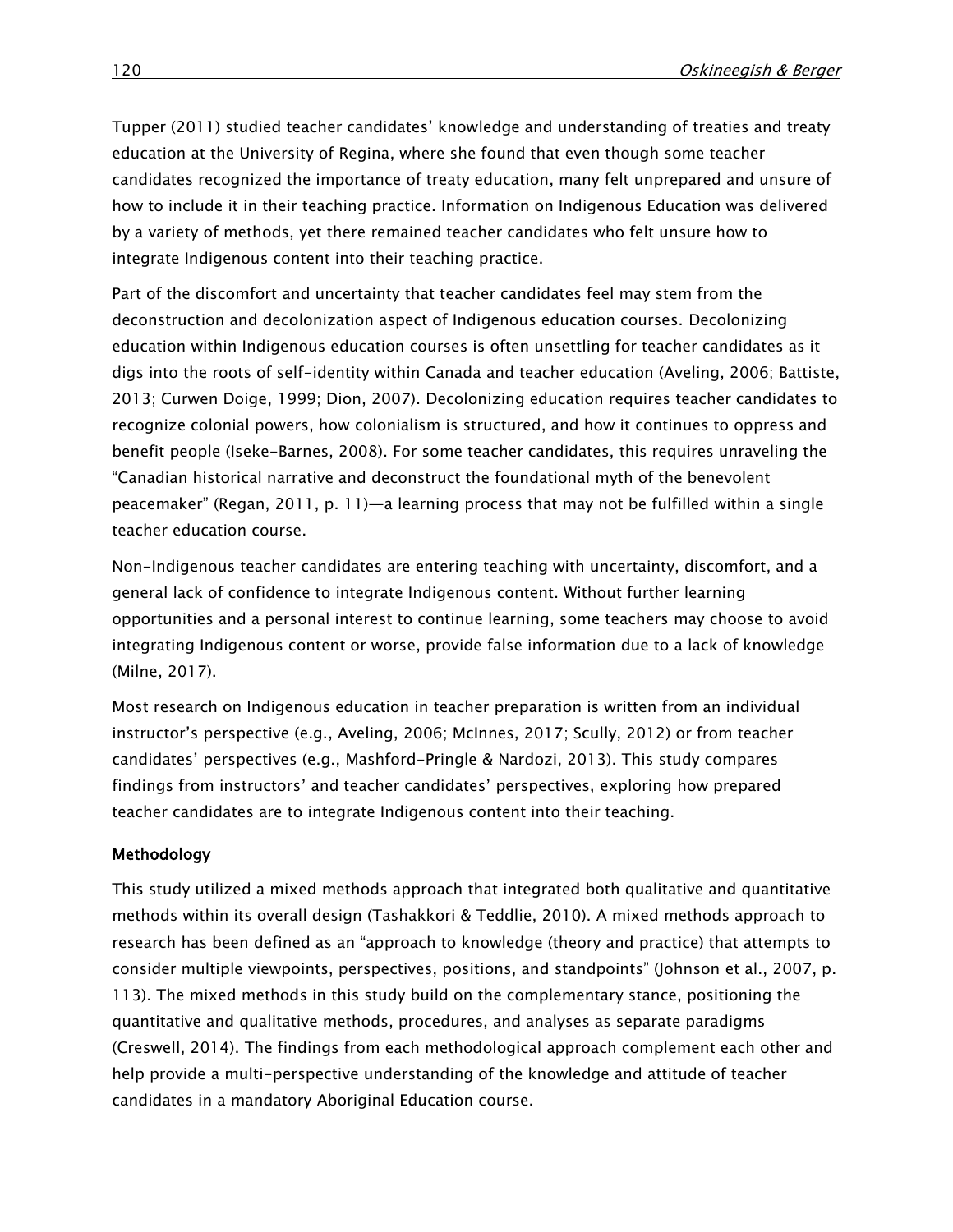#### **Methods**

Data within this paper were drawn from quantitative Likert-scale pre- and post-course surveys, semi-structured interviews with three teacher candidates and five course instructors, and Melissa's role as participant-as-observer in the Aboriginal Education classes.

A 5-point Likert-scale survey developed by Melissa was administered to 45 teacher candidates during the first and last week of two sections of the Aboriginal Education course in fall 2016. Twenty-two teacher candidates were in the undergraduate concurrent education program at Lakehead University and completed the 18-hour course in 12 weeks. Twenty-three were in the final year of the teacher education program and completed the 18-hour course in 9 weeks, followed by a 5-week teaching placement. The purpose of the survey was to measure teacher candidates' self-reported knowledge of, interest in, and attitudes towards Indigenous education at the beginning of the course and to compare this with the results at the end of the course. The surveys were comprised of 11 statements, with teacher candidates asked to indicate their level of agreement with each statement. Forty-four of 45 teacher candidates completed the Likert-scale survey in the first week, and 39 of 45 completed the survey in the last week of the course (six were absent).

After the completion of the course in December 2016, semi-structured interviews were conducted between January and March 2017 with three teacher candidates in the teacher education program, and five instructors who had taught the Aboriginal Education course for more than one semester. One of the instructor interviewees taught the course within this study and four had taught the course in previous years. Semi-structured interviews are engaged conversations between researcher and participant that do not always follow the predetermined questions (Kovach, 2009; Savin-Baden & Major, 2013). The guiding interview questions for course instructors and teacher candidates were provided to the participants prior to the scheduled interview, allowing an opportunity for a more thoughtful response (Kovach, 2009).

The three teacher candidates identified themselves as non-Indigenous. Four of the course instructors identified as Indigenous and one as non-Indigenous. All of the interviews with teacher candidates took place in person. Two of the interviews with course instructors took place in person and three were conducted by telephone. Interviews with teacher candidates lasted between 20 minutes and 1 hour, and interviews with instructors lasted between 1 and 2 hours. Interviews with teacher candidates and instructors began with informal conversations to ensure familiarity and clarity of purpose of the study (Creswell, 2014). Responses to the interview questions were audio-recorded and transcribed. Course instructors provided lengthier and more in-depth responses to the questions; as a result, their responses were member checked (Merriam & Tisdell, 2016; Shenton, 2004). Four instructors responded after receiving the transcript and two provided editorial changes that clarified their position or response.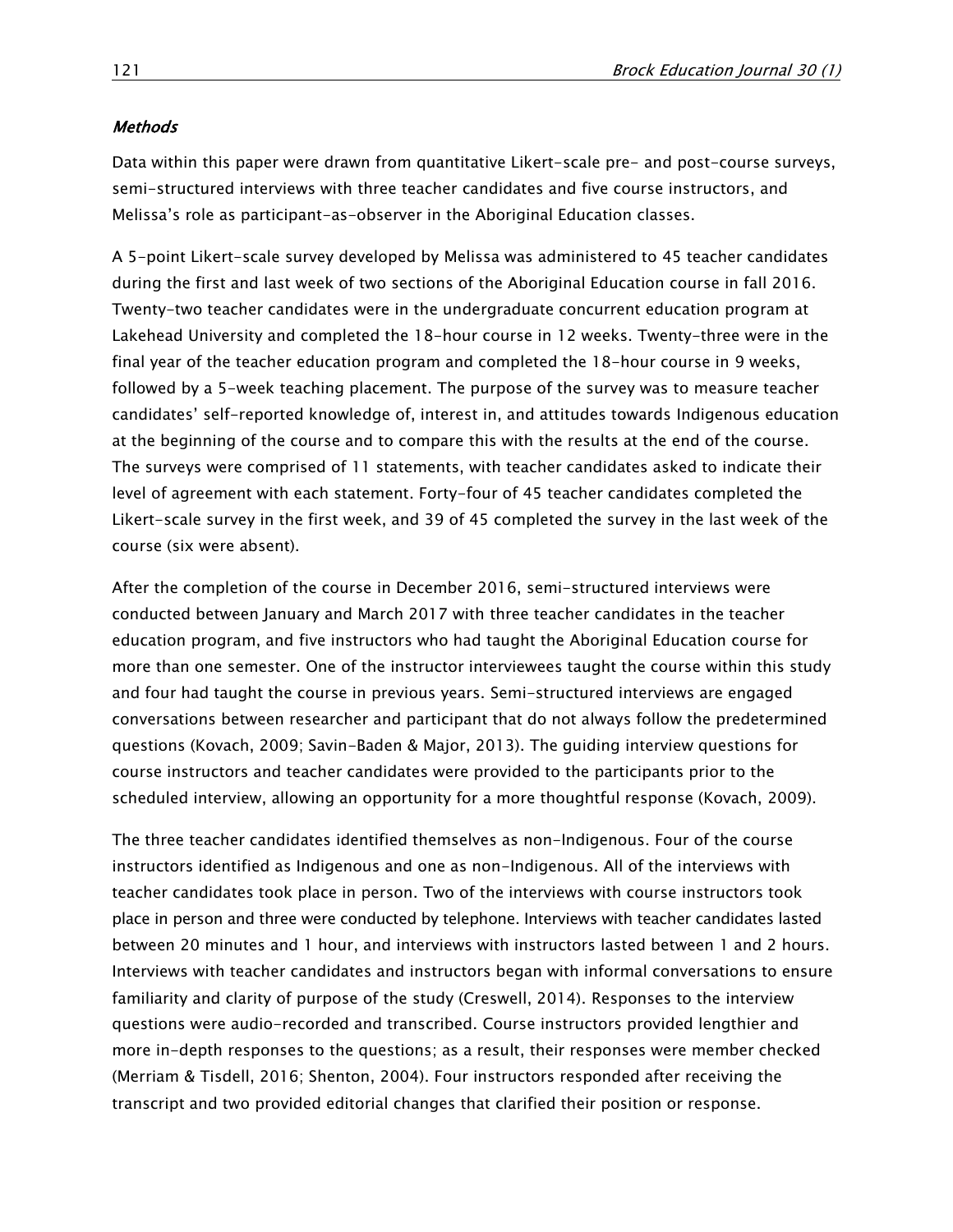In both sections of the course, Melissa attended all of the Aboriginal Education classes as participant-as-observer (Babchuk, 1962; DeWalt & DeWalt, 2002). Melissa provided an introduction at the beginning of both courses with an overview of the intended research, the position of participant-as-observer, and teacher candidates' anonymity. During her time with the classes, she made reflective notes in a journal and interacted with teacher candidates informally to build relationships and understanding of their experience in the Aboriginal Education course and the education program.

#### Analysis

Analysis of the quantitative survey data included descriptive statistics and the comparison of two sets of scores (Greasley, 2008; Nardi, 2006). Analysis of the qualitative data from both teacher candidates' and instructors' interviews were coded in Atlas.ti, a qualitative coding software program. Interviews were coded for words, themes, and phrases that were repeated across several interviews (Onwuegbuzi & Combs, 2010).

Trustworthiness was addressed from two different theoretical underpinnings. In most quantitative studies researchers must ensure reliability, validity, and generalizability (Belli, 2009), whereas in qualitative studies, a researcher aims for persuasiveness, authenticity, and plausibility (Butler-Kisber, 2010). In this study, reliability and validity were addressed through an internal consistency construct that measured how well the items on the survey measured what they were intended to measure (Henson, 2001). During the survey development, the survey was critiqued by five peers and faculty members in the education field and adjustments were made after each person's feedback.

#### **Participants**

All teacher candidates remained anonymous. Teacher candidates were not asked if they identify as a person with Indigenous ancestry. Many of the teacher candidates identified as non-Indigenous through information conversations with the course instructor and first author. The instructors consented to being named in the dissemination of the research. Four instructors responded to a draft of this paper for their input and approval. The following paragraphs provide a brief background of the instructors who participated in this study.

Dr. Paul Cormier is First Nation from Red Rock Indian Band and a tenure-track faculty member at the time of the interview (now tenured). He had taught eight sections of Aboriginal Education. The observations in this study took place in two sections of his Aboriginal Education course. Paul has an extensive career in cross-cultural training and continues to teach Indigenous Education courses at the undergraduate and graduate level.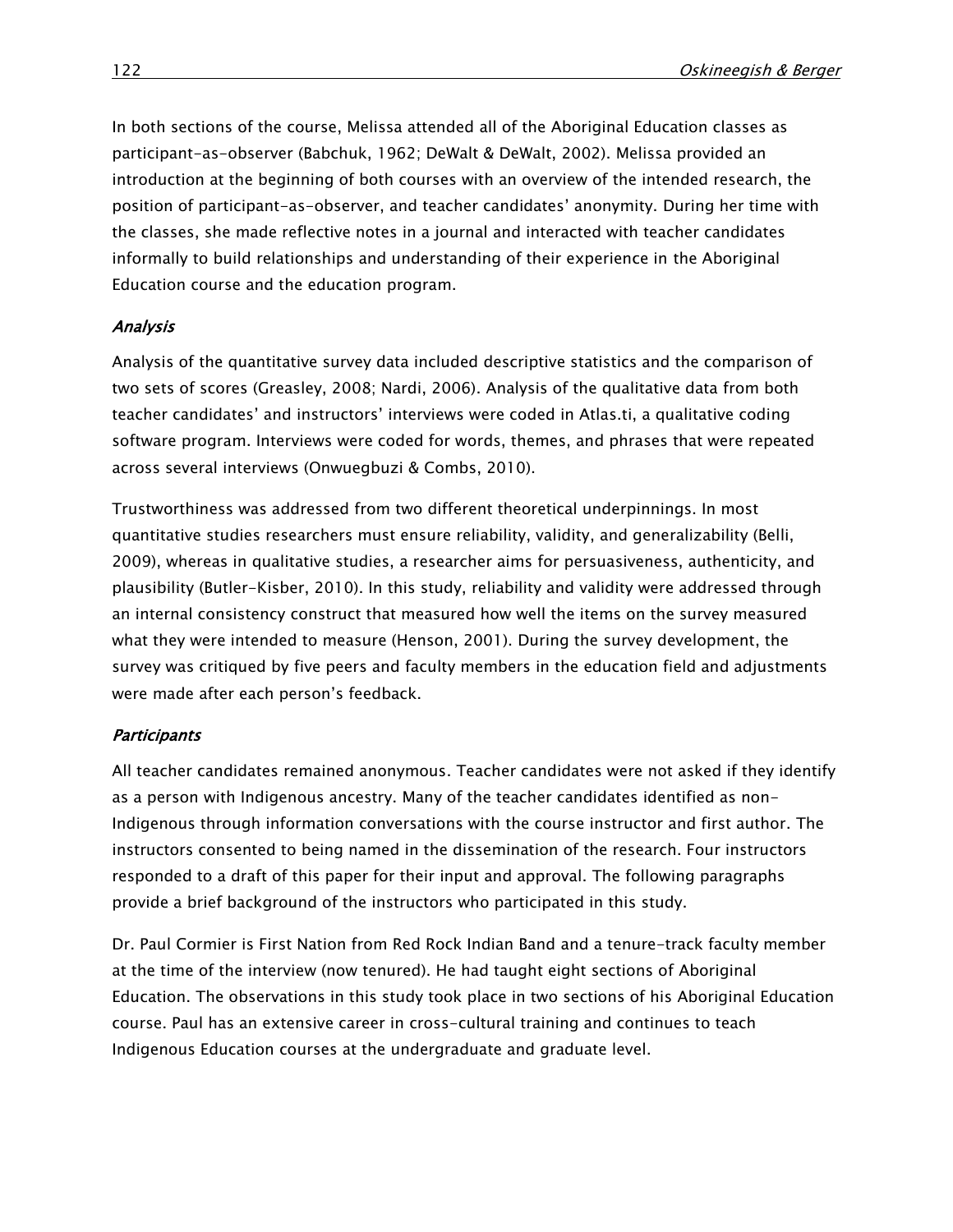Dr. Lex Scully is a non-Indigenous woman of Celtic heritage. She taught 17 sections of Aboriginal Education and is the only participant to have taught the course at the Thunder Bay and Orillia campuses. At the time of the interview, Lex was completing her dissertation, which explores place-based practices in Indigenous Education courses. She was the only participant who was not a tenure-track or tenured faculty member.

Dr. Lolehawk Laura Buker is a retired Indigenous professor who identifies as Stó:lō, People of the River. She identifies with her grandmother's family who came from the great salmon corridor of northern British Columbia in the Big River district nation. Laura taught Aboriginal Education consistently for 8 years, from its inception in 2007 until her recent retirement.

The late Dolores Wawia (also known as "Frog Lady") was Anishinaabe from Gull Bay First Nation. Her early work in education was instrumental in the implementation of Indigenous content in Lakehead University's Faculty of Education since the 1980s. Dolores was a tenured faculty member and taught the course from before 2007, when it was called Multicultural and Aboriginal Education until her retirement. Dolores passed away in 2020.

Dr. Sandra Wolf is Anishinaabe from Turtle Mountain in North Dakota. Sandra contributed to the development of the Aboriginal Honours Bachelor of Education program and taught courses at the graduate and undergraduate level. She taught Aboriginal Education intermittently between 2007 and her recent retirement.

We are thankful to all participants who generously shared their time, experiences, and perspectives throughout the study.

#### Results

The findings begin with descriptive statistics on teacher candidates' responses to three survey statements that best represented their self-reported knowledge of, interest in, and attitude towards Indigenous Education at the beginning and end of the Aboriginal Education course. Other survey questions are not reported on. Some were used for validity and some represent topics outside the scope of this paper. The pre- and post-course differences in the scores are explored with a discussion of teacher candidates' interest and attitudes towards course content from teacher candidate interviews and from observations in two sections of the Aboriginal Education course. This is followed by course instructors' perspectives of teacher candidates' knowledge and attitude towards course content.

#### Survey Responses

Teacher candidates responded to the survey statement, "I am knowledgeable about FNMI histories, cultures, and perspectives" (see Table 1) at the beginning ( $n=44$ ) and end ( $n=39$ ) of the course. Results from the beginning of the course indicated that 39% of teacher candidates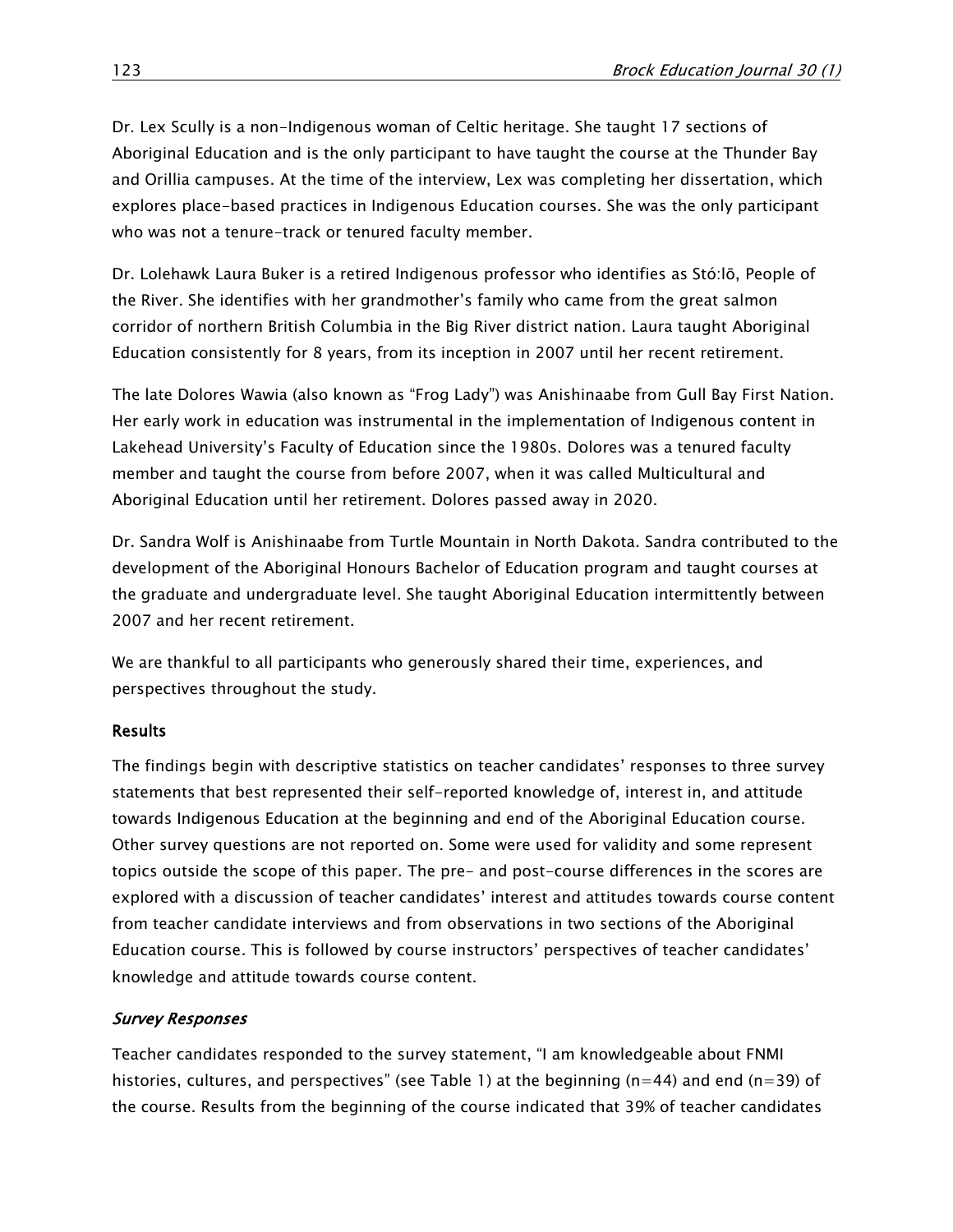did not consider themselves knowledgeable about Indigenous histories, cultures, and perspectives; 23% identified as knowledgeable, and 38% responded with "neutral." It is unknown as to why so many responded with "neutral." It is conceivable that at the beginning of the course, teacher candidates felt unsure about their knowledge or were unwilling to admit a lack of knowledge. The percentage of teacher candidates indicating a lack of knowledge echoes previous research about teacher candidates' prior knowledge of Indigenous content (Blimkie et al., 2014; Dion, 2007; Mashford-Pringle & Nardozi, 2013).

At the end of the course, 85% indicated that they were knowledgeable about FNMI histories, cultures, and perspectives. No one disagreed with the statement and 15% responded with "neutral." This response to the statement in the survey received the greatest positive change. While an increase in self-reported knowledge is expected in pre- and post-course surveys, the extent of the increase from the pre-course (23% agree or strongly agree) to the post-course (85% agree or strongly agree) suggests that the Aboriginal Education course had an impact on many students. Still, this result alone does not ensure that teacher candidates are willing to develop and integrate Indigenous content into their teaching.

#### Table 1

|                         | Rating scale      |                 |          |          |                |  |  |
|-------------------------|-------------------|-----------------|----------|----------|----------------|--|--|
| Surveys                 | Strongly disagree | <b>Disagree</b> | Neutral  | Agree    | Strongly agree |  |  |
| Pre-course<br>$(n=44)$  | 4 (9%)            | 13 (30%)        | 17 (38%) | 9(21%)   | 1 (2%)         |  |  |
| Post-course<br>$(n=39)$ | $0(0\%)$          | $0(0\%)$        | 6 (15%)  | 30 (77%) | 3(8%)          |  |  |

Teacher Candidates' Responses to the Statement, "I am knowledgeable about FNMI histories, cultures, and/or perspectives"

Results from teacher candidates' response to the survey statement, "I plan on integrating FNMI histories, cultures, and/or perspectives into my classroom lessons and instruction" (see Table 2) indicated that most teacher candidates plan to integrate Indigenous content in their teaching. Most responded in agreement in both the pre- and post-course surveys, with a significant increase in those who indicated "strongly agree" from the pre-course (16%) to the post-course (36%) surveys. Since it can be challenging for non-Indigenous teachers to incorporate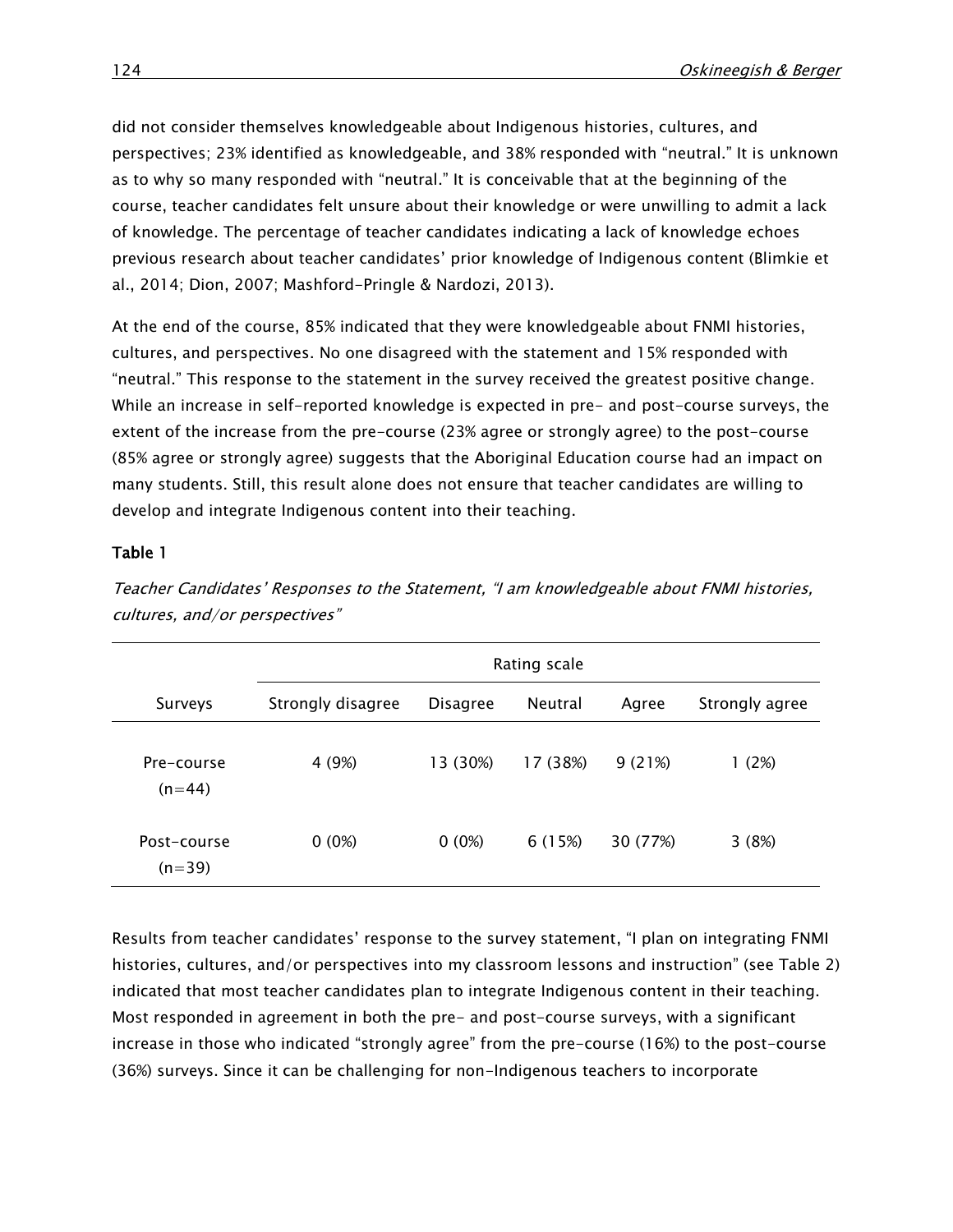Indigenous content (Korteweg & Fiddler, 2018), teacher candidates' strong initial intention to do so, and the strengthening of this intention by the end of the course, is encouraging.

#### Table 2

Teacher Candidates' Responses to the Statement, "I plan on integrating FNMI histories, cultures, and/or perspectives into my classroom lessons and instruction"

|                         | Rating scale      |                 |         |          |                |  |  |
|-------------------------|-------------------|-----------------|---------|----------|----------------|--|--|
| Surveys                 | Strongly disagree | <b>Disagree</b> | Neutral | Agree    | Strongly agree |  |  |
| Pre-course<br>$(n=44)$  | $0(0\%)$          | $0(0\%)$        | 9(21%)  | 27 (61%) | 7 (16%)        |  |  |
| Post-course<br>$(n=39)$ | 1 (3%)            | $0(0\%)$        | 2(5%)   | 22 (56%) | 14 (36%)       |  |  |

Teacher candidates were asked a question related to attitude: "Learning about FNMI histories, cultures, and/or perspectives is an important aspect of my preparation as a teacher" (see Table 3). Eighty percent agreed or strongly agreed in the pre-course survey and 87% agreed and strongly agreed in the post-course survey. Even though all teacher candidates were required to complete the Aboriginal Education course regardless of their interest or professional stream, a majority identified some of the key material covered in the course as an important aspect of their teacher preparation.

#### Table 3

|                         | Rating scale      |                 |         |          |                |  |  |
|-------------------------|-------------------|-----------------|---------|----------|----------------|--|--|
| Surveys                 | Strongly disagree | <b>Disagree</b> | Neutral | Agree    | Strongly agree |  |  |
| Pre-course<br>$(n=44)$  | $0(0\%)$          | 1(2%)           | 8 (18%) | 20 (46%) | 15 (34%)       |  |  |
| Post-course<br>$(n=39)$ | 1(3%)             | $0(0\%)$        | 4 (10%) | 22 (56%) | 12 (31%)       |  |  |

Teacher Candidates' Responses to the Statement, "Learning about FNMI histories, cultures, and/or perspectives is an important aspect of my preparation as a teacher"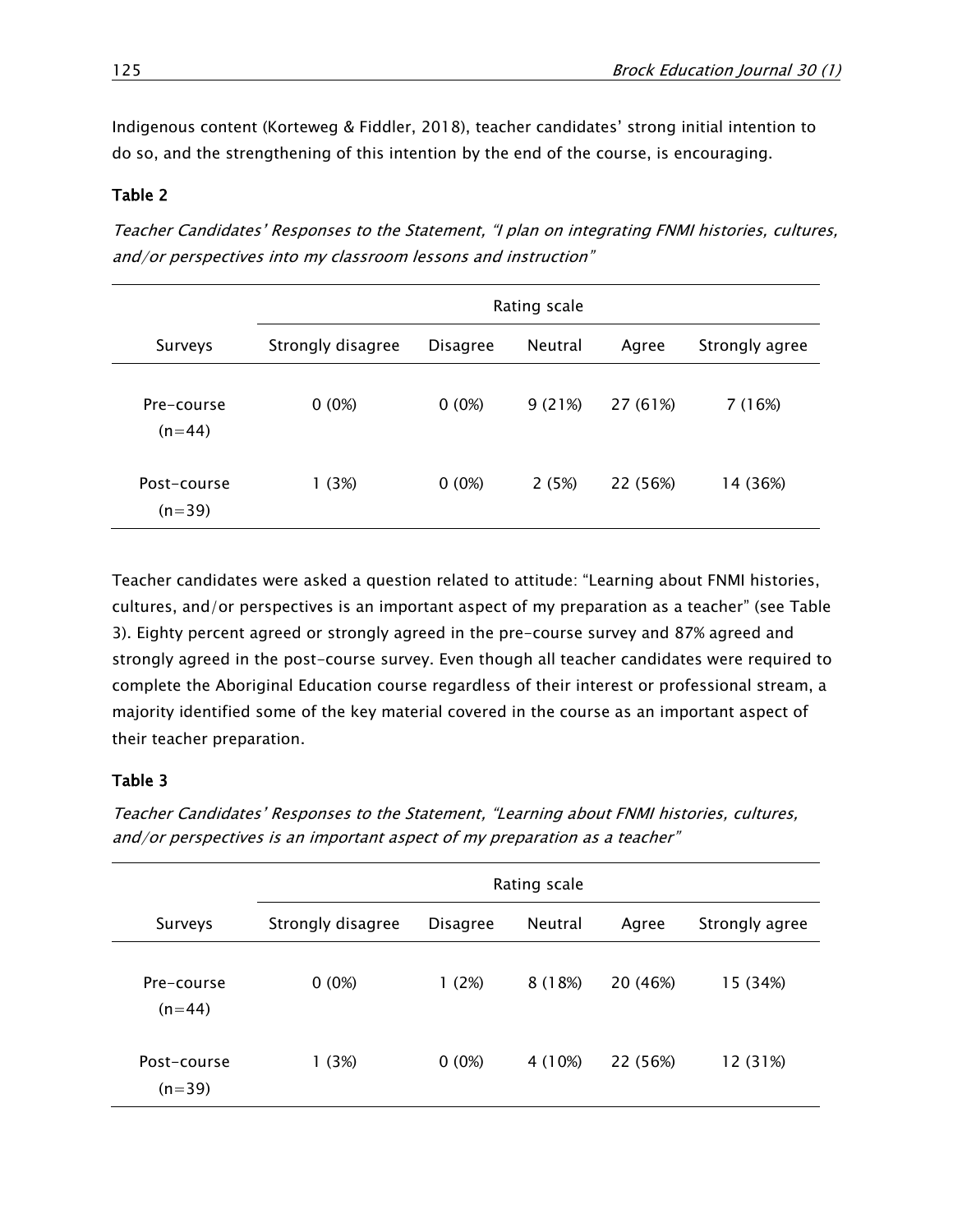Over several questions, a small number of teacher candidates indicated a low interest or attitude towards Indigenous course content at the beginning and end of the course. Although the survey results do not indicate if the responses were from the same teacher candidates, informal communication with teacher candidates during the course and formal interviews with three teacher candidates after the course provided some insight on the survey responses about their interest in, and attitude towards, the course.

#### Teacher Candidates' Perspectives

Three non-Indigenous teacher candidates who completed the surveys discussed whether their interest in course content shifted by the end of the course. One of the teacher candidates with a strong interest to learn about Indigenous knowledge and perspectives at the beginning of the course completed her teaching placement in an urban school in northern Ontario and taught a class with a large number of First Nation students. When asked if her interest in the course changed, she said: "I think I had the same interest. I went into it going, okay, I'm going to take this because I want to take this. … I knew I needed it."

Another teacher candidate who completed her teaching experience in an urban school in the same northern Ontario city had a different reaction to the course. She said that she was initially upset that the mandatory course was "forced" upon her, but about halfway through the course she began to see the value in it. The third teacher candidate completed his placement in southern Ontario and had no Indigenous students that he knew of in his class. His view of the course also shifted by the end of the course. He explained: "At the start, honestly, I was just doing the course because I had to, not that I was dreading it or anything, but at the end of it I was quite into it." When asked about the importance of Indigenous education courses, he said: "I think it's important because it can sort of change people's opinions and perceptions. Help them realize that when they become teachers that they should put this in, cause like I said, it's a huge part of Canada."

Though the majority of teacher candidates self-reported that they were knowledgeable about FNMI histories, cultures, and perspectives, at the end of the course, not all agreed. And though most felt it was important to learn about Indigenous content, through informal conversations during the Aboriginal Education classes some teacher candidates shared that, though they enjoyed the course, they believed it was irrelevant to their professional goals, and struggled to see how Indigenous content would fit into their intended teaching subjects (e.g., physicaleducation and biology).

Notwithstanding these minority views, most teacher candidates self-reported a positive attitude towards and an interest in Indigenous content. By the end of the course, most felt knowledgeable about Indigenous content. In the section that follows, teacher candidates'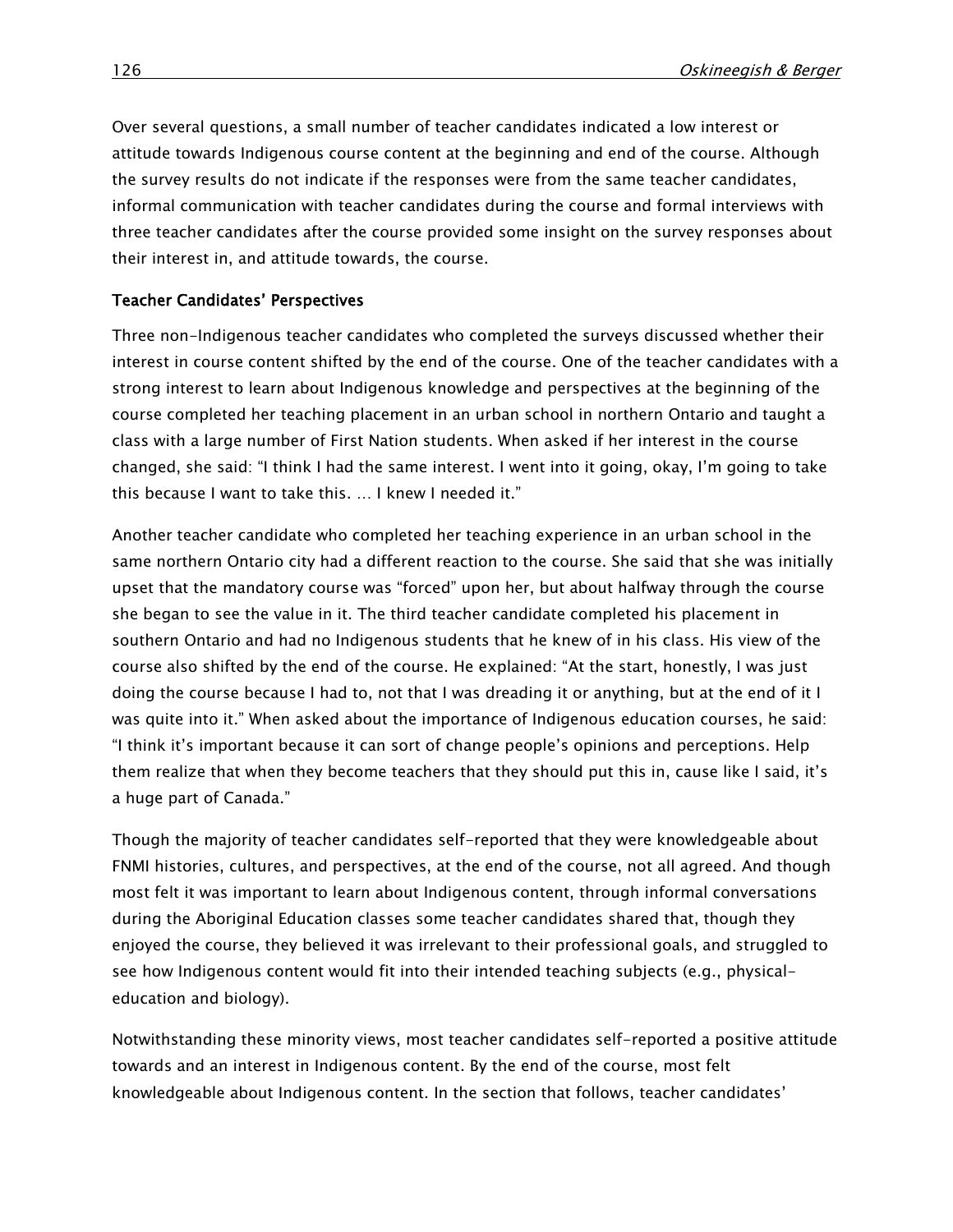knowledge of and attitude towards the Aboriginal Education course are described from the perspective of five Aboriginal Education course instructors. Their descriptions of teacher candidates' knowledge within the course offers a slightly different perspective than that of most survey respondents.

#### Course Instructors' Perspectives

All course instructors said that most teacher candidates in the Aboriginal Education course begin with very little knowledge of Indigenous histories, cultures, and perspectives. This perception is consistent with the instructors in other education programs (Blimkie et al., 2014; Dion, 2007; Mashford-Pringle & Nardozi, 2013). Two instructors said that they were initially shocked by teacher candidates' lack of knowledge, and that this awareness had a direct impact on their course design. Paul Cormier, the instructor for the Aboriginal Education course in this study, had this response:

I think I had initially assumed that students would be at a certain level but after a few months I realized that I had to start from scratch; from completely nothing and assume that nobody has any knowledge. So, it totally changed the way I was going to do the course.

In response to the scarcity of knowledge they had previously encountered, Laura Buker and Sandra Wolf integrated various activities to elicit teacher candidates' knowledge and ideas at the beginning of the course. Laura shared this example:

One of the things I did in every class was to get into small groups, and I would say: "I want you in groups to write down everything you know about Indigenous Education and tell me what you did in school and in your K-12 experience." And then I would say: "Now we are going to take it to another level, tell me who you know is a First Nation, Métis, or Inuit artist, athlete, musician, poet, writer, actor, and just go with it! Present it in any way that you want." So, we started right away to build what we knew.

Laura explained that the purpose of the activity was twofold: to inform her on the knowledge that teacher candidates had, and to give teacher candidates an opportunity to become aware of their own knowledge, or lack thereof.

Sandra encouraged open dialogue throughout the course and she too observed teacher candidates articulate an awareness of their lack of knowledge. She provided this example:

When we were studying Residential Schools and the treatment of children in Residential Schools, they were surprised that this was the first time they had even heard of Residential Schools. They would tell me: "This is criminal that we did not know this. That I have made it through 14, 15 years of the Canadian education system and this is the first time that this has come up. Where was this in the history classes that I took?"

Sandra's example illustrates the type of knowledge that is absent in many teacher candidates'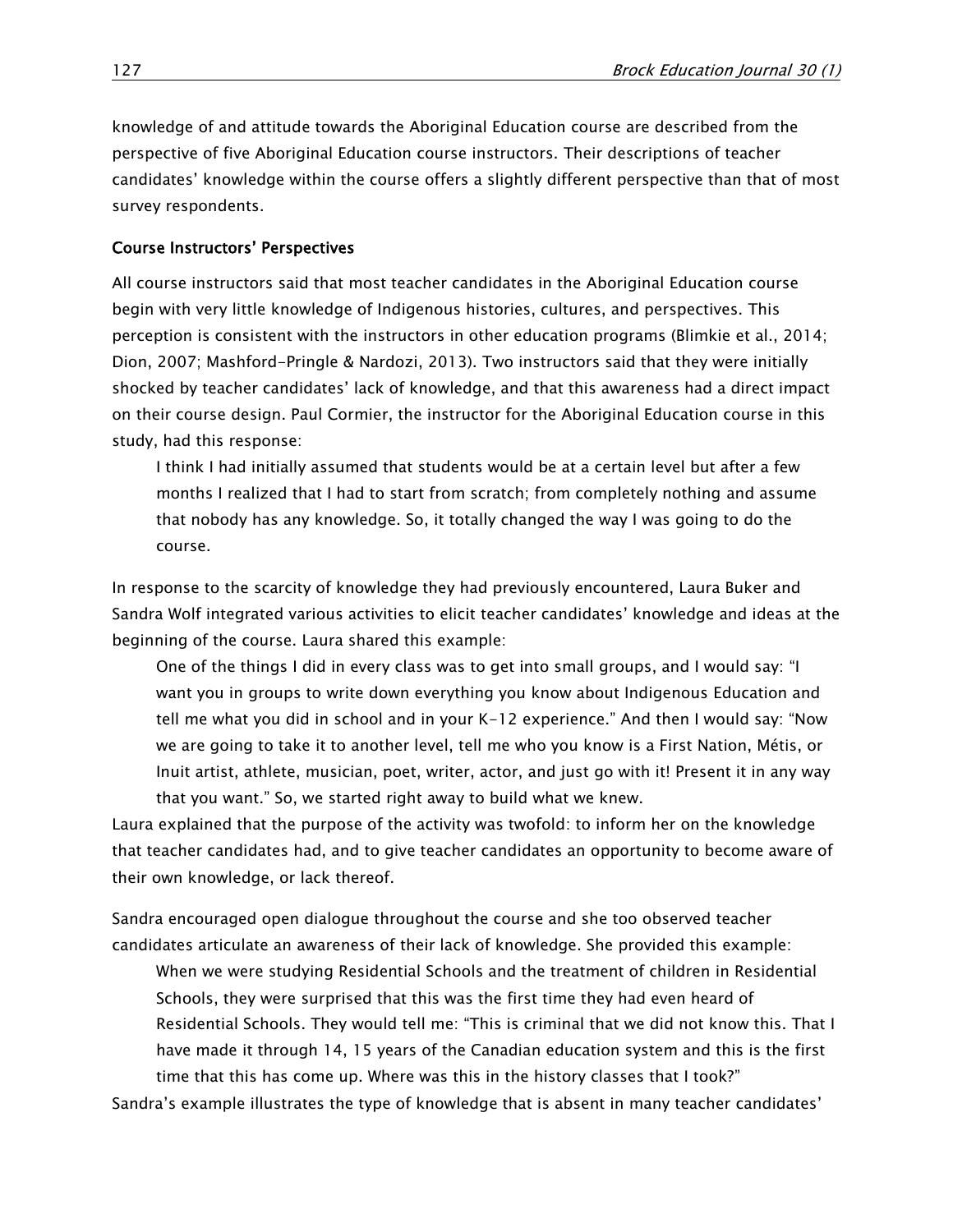prior learning and confirms the need for continued integration of Indigenous knowledge and perspectives throughout elementary and secondary school curriculum (Kanu, 2011; TRC, 2015).

When Dolores Wawia first began integrating Indigenous content in the Faculty of Education alongside two others in the early 1980s, she knew from personal experience working with non-Indigenous teachers in the classroom that more training was needed. She explained that "teachers still had misunderstanding of why Native children don't look you in the eyes, why they don't answer questions" and said that some children "communicate differently" or are "motivated differently." She knew that there was no book or resources at the time to help teachers, and that teachers needed guidance before entering the schools. When asked if teacher candidates would begin the course with knowledge or awareness of Indigenous histories, cultures, and/or perspectives, she said: "Of course not; none."

Three instructors observed a notable difference in knowledge and awareness of Indigenous cultures and communities between teacher candidates coming from southern Ontario and those entering the program from northern Ontario. Lex Scully taught the course at Lakehead University's Thunder Bay and Orillia campuses and noticed that teacher candidates in Thunder Bay (northern Ontario) were more aware of Indigenous peoples living around them. She explained:

In Orillia, the contentions were that there were no Indigenous people in the area, that there were no Indigenous people in Toronto. … In Thunder Bay that's a much harder contention to have because the population is so different. Twenty-five percent of the population in Thunder Bay is Indigenous; this means that you can't say there are no Indigenous people around.

This perception was also shared by Paul, who found that "students in northern Ontario and northwestern Ontario have a little bit more of an understanding" due to relationships and knowledge integrated in schools, "but in southern Ontario, [students] think they don't have exposure to Native people, and geographically they think Native people don't live there, which is just completely inaccurate."

Sandra said that some teacher candidates from southern Ontario were surprised to see First Nations people in Thunder Bay:

Prior to setting foot in Thunder Bay, it had never occurred to most students that they would encounter a First Nations person on the street, much less in a university setting. It had never occurred to them that there were Native people living around them.

This observation resonates with Dion's (2007) finding that teacher candidates often claim they do not know Indigenous people, a stance she called the "perfect stranger" (p. 330). Dion found that within this claim of not knowing, it is also "a response to recognising that what they know is premised on a range of experiences with stereotypical representations" (p. 331).

Teacher candidates arrive at Lakehead University mainly from southern Ontario and northwestern Ontario. During informal conversations and in observations by the first author, it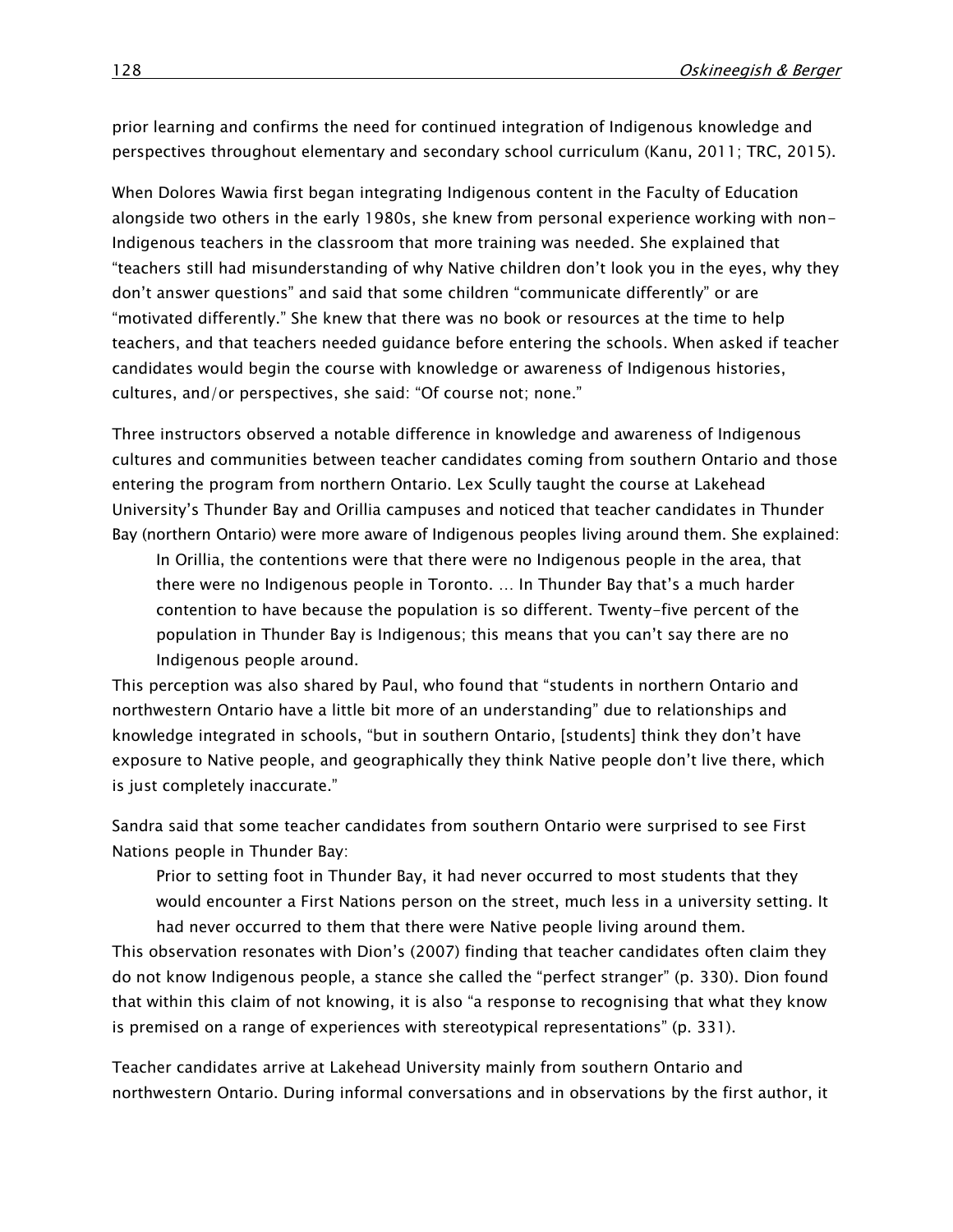seemed that although teacher candidates from northern communities surrounding Thunder Bay more easily responded to the instructor's questions and more readily offered examples of current issues facing Indigenous communities (such as lack of housing, clean water, and educational resources), there did not seem to be any noticeable difference in their interest in, or attitudes towards, the course.

Although teacher candidates in this study indicated an increase in knowledge at the end of the Aboriginal Education course, the limitations of an 18-hour course taught over 9 or 12 weeks were expressed by Paul:

What I try to do is an introduction, because most of them have had no exposure to Aboriginal culture. What I am trying to do is equip them so that when they get to their workplaces they're comfortable with some of the language and they know where to go to find support.

Teachers who are willing to look for support and resources on Indigenous content are more likely to develop culturally appropriate lessons (Tompkins, 1998). Providing facts and knowledge is important, and yet, preparing teacher candidates to find resources and integrate Indigenous content requires that they be open and willing to initiate their own learning (Oskineegish & Berger, 2013; Villegas & Lucas, 2002).

All course instructors spoke about the importance of continued learning; for example, Dolores spoke about preparing teacher candidates as teachers:

I really felt like my [Aboriginal Education course] is preparing these students on what to expect when you get out there. What are they going to teach, how they're going to teach it, and so on; not just fill their heads with a bunch of stuff and be like, "okay you're on your own."

In addition to teacher candidates' lack of knowledge and need to prepare for ongoing learning, instructors also described resistance amongst some teacher candidates when information about the Canadian education system was in direct conflict with their prior beliefs and experiences. Four of the course instructors described moments in class when they could see teacher candidates struggle with new information that conflicted with their preconceptions of Canada. Lex explained that the "implication that education is a tool of colonialism was really hard for them to wrap their heads around." She said that they were "being confronted with how little they know about the context that's all around them." She attributes this process to "cognitive dissonance," a constructivist theory that in an Indigenous education course can be described as "moments when we suddenly discover that things are not the way we thought they were in the Aboriginal and non-Aboriginal worlds" (Curwen Doige, 1999, p. 387). Lex further explained:

The term that comes up in scholarship all the time [is] cognitive dissonance; so, suddenly seeing the context all around them, suddenly realizing how little they know was also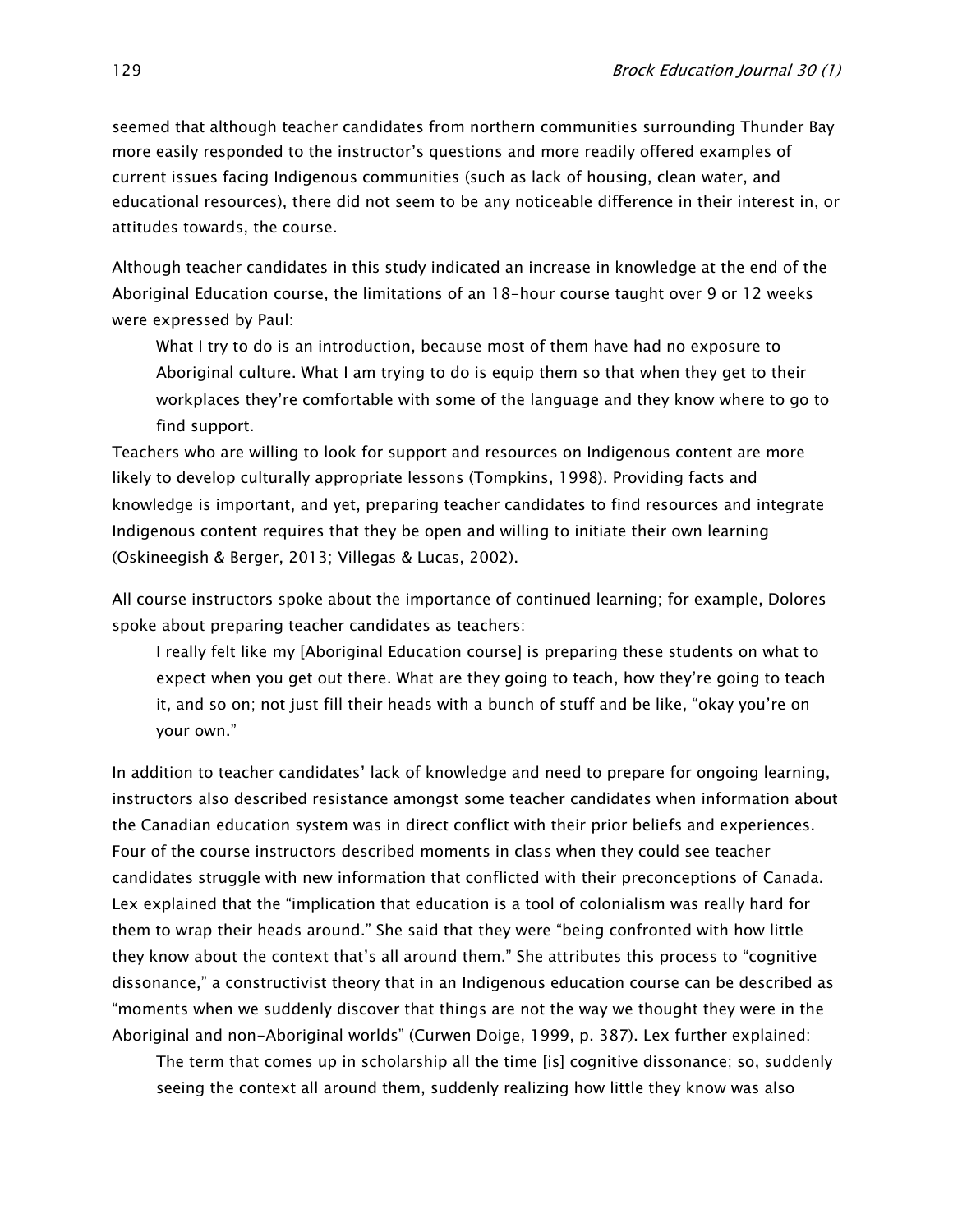really challenging for them. What does that mean for them? Now they have to contend with this choice, like, how could I have not of known this? And does that make me a bad person? Does that make me racist?

Not every teacher candidate was prepared to address these questions. Sandra observed that in every Aboriginal Education course there would be the "widest swath of preparation and attitudes" of any course that she would teach. In every course, she would need time to get to know teacher candidates' knowledge, preparation, and attitudes to determine how she wanted to direct class conversations. She experienced classes with most teacher candidates open and willing to learn and also had the opposite, saying: "I have had students who were quite resistant. They did what they were required to do to get a decent grade but they never did take any of the teachings into their heart."

Laura learned that there were two essential components to teaching the course. The first was that teacher candidates "were going to come in with a lot of their own questions about why they're taking this class and how was it relevant to them," the second, that "they also were going to be teachers in a system." She learned she would have to make the course personally relevant to teacher candidates as well as prepare them to be teachers. Laura said:

Here they were meeting an Aboriginal professor, and I wanted some deep dialogue to occur throughout that time we had together, and that took a lot of thinking and reflecting on my part to know how to start to approach that.

Similarly, Sandra said: "I did not want them to begin the course with an attitude of resistance. I wanted the students to give the content a chance, to see the content as interesting and potentially useful." Instructors of the Aboriginal Education course observed that in every class there existed a wide range of knowledge and attitude towards course content, and as a result, she was limited in the types of activities that she could implement, and the depth of knowledge that could be attained in the courses.

#### **Discussion**

The purpose of the pre- and post-course surveys was to see what teacher candidates reported to be their knowledge of, and attitude towards, Indigenous content related to the mandatory Aboriginal Education course. What emerged were results that differed somewhat from the opinions and experiences of five individual course instructors and literature on teacher candidates' response to Indigenous education courses in teacher education (Aveling, 2006; Blimkie et al., 2014; Mashford-Pringle & Nardozi, 2013; Tupper, 2011). While the course helped many teacher candidates to feel that they are knowledgeable, and most display an interest and attitude conducive to further learning, the instructors' views confirm that there is far more preparation required in teacher education. Some teacher candidates may not be aware of this.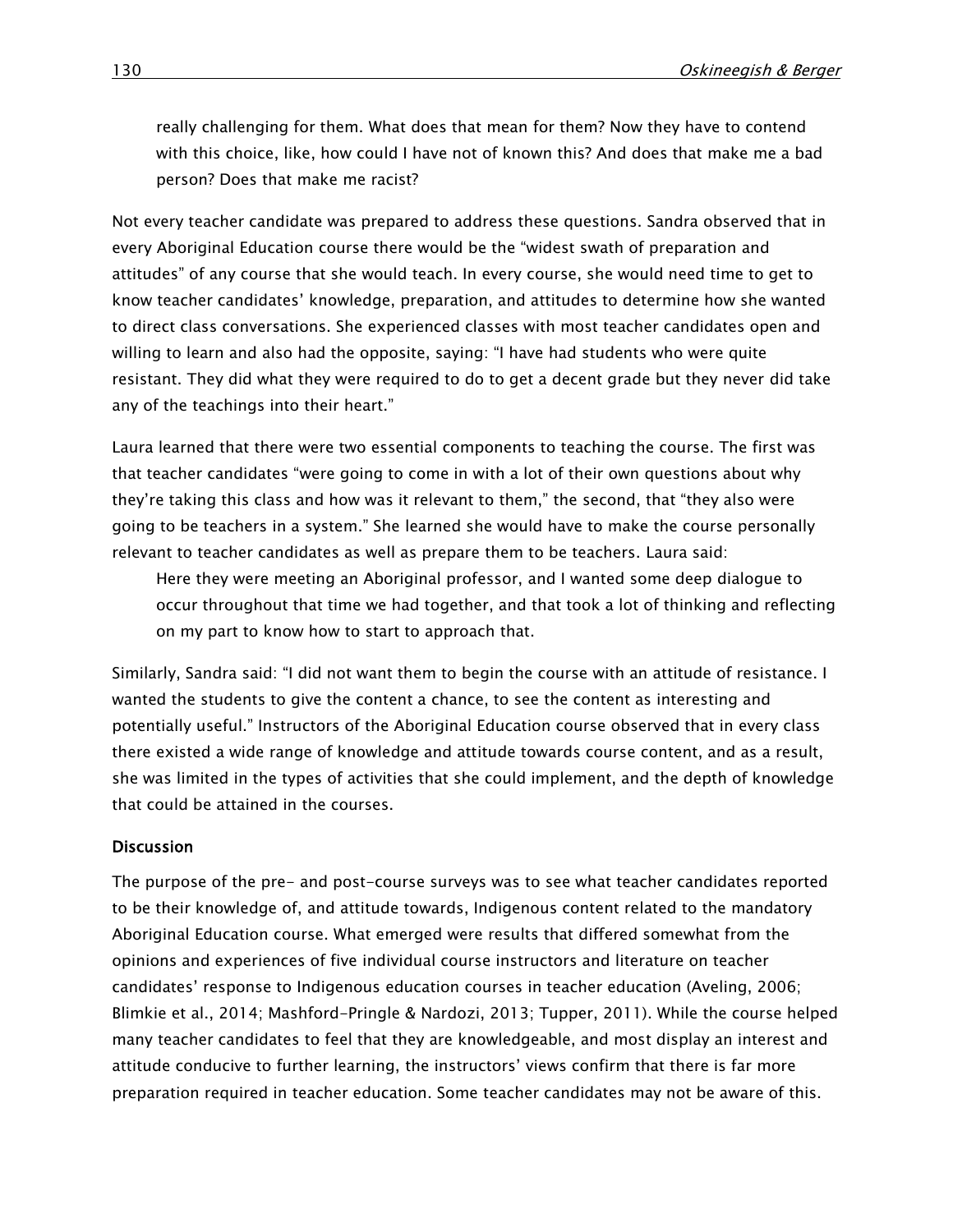Teacher candidates may have been noticing a huge increase in their knowledge—an expected outcome for most course experiences—yet the course instructors had a broader view of how much more there is still to learn. Teacher education programs need to be forthright about the limitation of Indigenous education courses in teacher education and the necessity for further training and mentoring as they enter their teaching careers. School boards must also plan for this.

Recognizing that short Indigenous education courses in teacher education programs are insufficient in developing teachers' knowledge and capability, it is necessary that teacher candidates enter their professional practice with a willingness to continue learning. The best of teachers can unintentionally perpetuate further harm and cause conflict with inadequate knowledge and understanding of Indigenous peoples and cultures, or with ideas based on myths and stereotypes (Dion, 2007; St. Denis, 2009). Successful teaching practices are generally attributed to teachers who are open and willing to learn from their Indigenous students and colleagues (Oskineegish & Berger, 2013; Tompkins, 1998). The ideal outcome of teacher preparation is teacher candidates who are open and willing to continue learning and engaging with Indigenous resources, regardless of their perceived level of knowledge (Noordhoff & Kleinfeld, 1993). Findings from the current study suggest that many of the teacher candidates were open to continued learning.

In addition to a mandatory Indigenous education course, Indigenous perspectives and approaches can be provided in other teacher education subjects and courses, Indigenous education workshops could be provided throughout teacher training, and additional qualification courses that will expand the content offered in the mandatory course should be developed and offered to students—and widely promoted where they already exist. Course instructors in this study indicated that the mandatory Aboriginal Education course provided an introduction to the theory and strategies appropriate to Indigenous education and that teacher candidates required more opportunities to extend this introductory knowledge and understanding. If additional qualification courses were designed to expand on the content taught in teacher education, specifically addressing ways that educators can integrate Indigenous histories, cultures, and perspectives into their curriculum development and teaching pedagogy, it may help to address the needs of educators who continue to feel uncomfortable teaching Indigenous content in their professional practice (Higgins et al., 2015; Milne, 2017).

It is also recommended that school boards work in collaboration with teacher education programs to develop and offer educators learning resources and ongoing professional development that respond to educators' developing knowledge, skills, and capabilities. Additional qualification courses on Indigenous education and professional development seminars and workshops may be available to educators in most school boards; however, a coordinated program that brings initial teacher education programs together with professional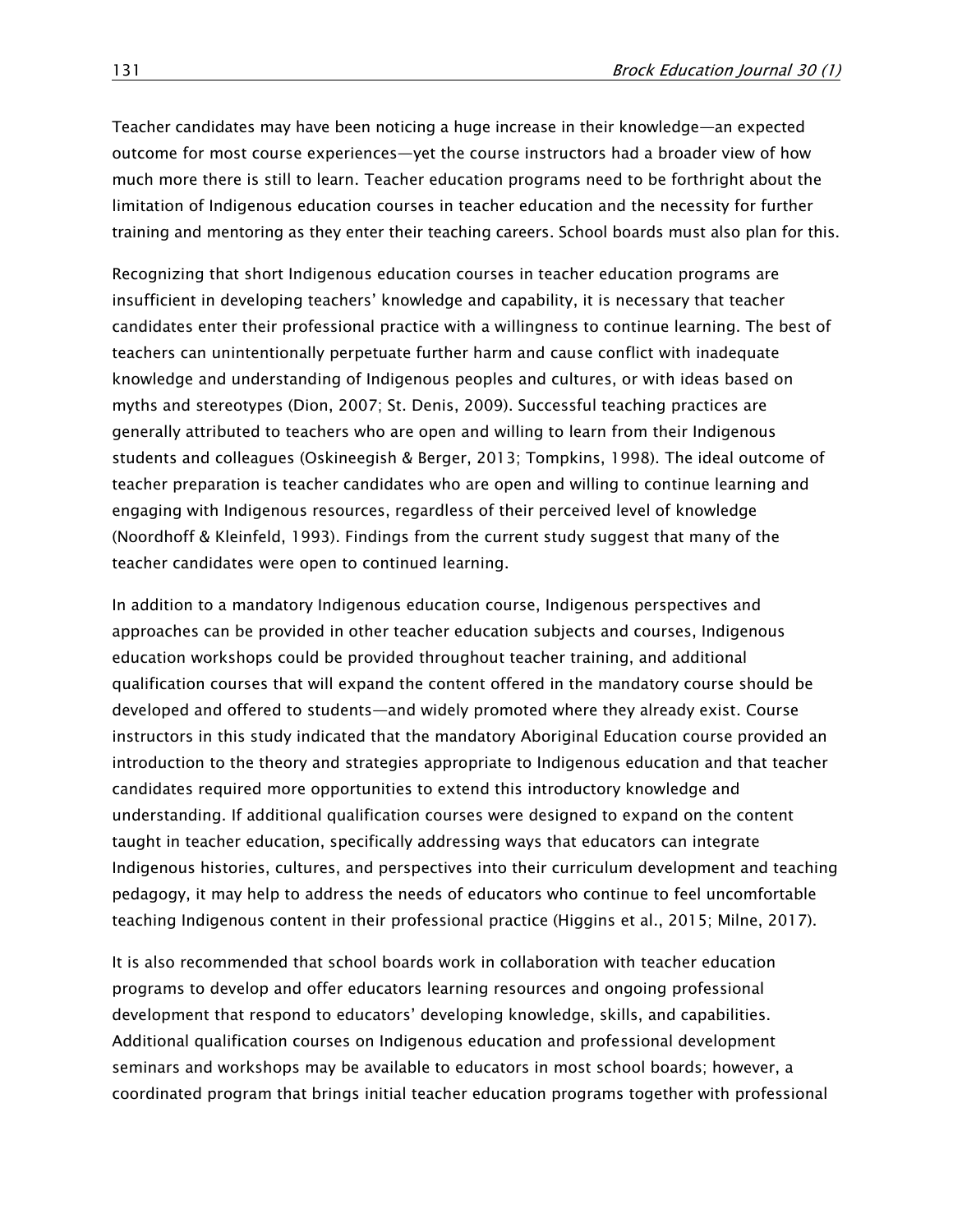development programs may ensure that teachers strengthen their confidence and capability of integrating culturally responsive and appropriate Indigenous perspectives and content.

#### Conclusion

The findings from teacher candidates and course instructors alike reinforce the call for more learning opportunities, specific to Indigenous content, in teacher education programs. Nardozi and Mashford-Pringle (2014) conclude that presentations or workshops on Indigenous content are not enough to appropriately prepare teacher candidates, recommending that teacher candidates complete a full-year mandatory course. Though not a full-year course, the Aboriginal Education course at Lakehead University offered teacher candidates an 18-hour mandatory course in their teacher preparation, and, in the new 2-year program has doubled in length to 36 hours. This is a step in the right direction but, given where most students start, will still be inadequate. Further research on the impact of integrating Indigenous histories, cultures, and perspectives into all courses in teacher education and on longer stand-alone Indigenous education courses is highly recommended. The findings in this paper suggest the need for further learning opportunities for both teacher candidates and teachers to ensure that elementary and secondary school teachers receive ongoing support to increase their ability to incorporate appropriate and relevant Indigenous content and pedagogy in their teaching practice.

#### References

- Aveling, N. (2006). "Hacking at our very roots": Rearticulating White racial identity within the context of teacher education. Race Ethnicity and Education, 9(3), 261-274. <https://doi.org/10.1080/13613320600807576>
- Babchuk, N. (1962). The role of the researcher as participant observer and participant-asobserver in the field situation. Human Organization, 21(3), 225-228. <https://doi.org/10.17730/humo.21.3.cv621531420405p5>
- Battiste, M. (2013). Decolonizing education: Nourishing the learning spirit. UBC Press.
- Belli, G. (2009). Non-experimental quantitative research. In S. D. Lapan & M. T. Quararolli (Eds.), Research essentials: An introduction to designs and practices (pp. 59-77). Jossey-Bass.
- Blimkie, M., Vetter, D. M., & Haig-Brown, C. (2014). Shifting perspectives and practices: Teacher candidates' experiences of an Aboriginal infusion in mainstream teacher education. *Brock* Education, 23(2), 47-66.<https://doi.org/10.26522/brocked.v23i2.384>
- Butler-Kisber, L. (2010). *Qualitative inquiry: Thematic, narrative and arts-informed* perspectives. Sage.
- Creswell, J. W. (2014). Educational research: Planning, conducting, and evaluating quantitative and qualitative research (5th ed.). Pearson.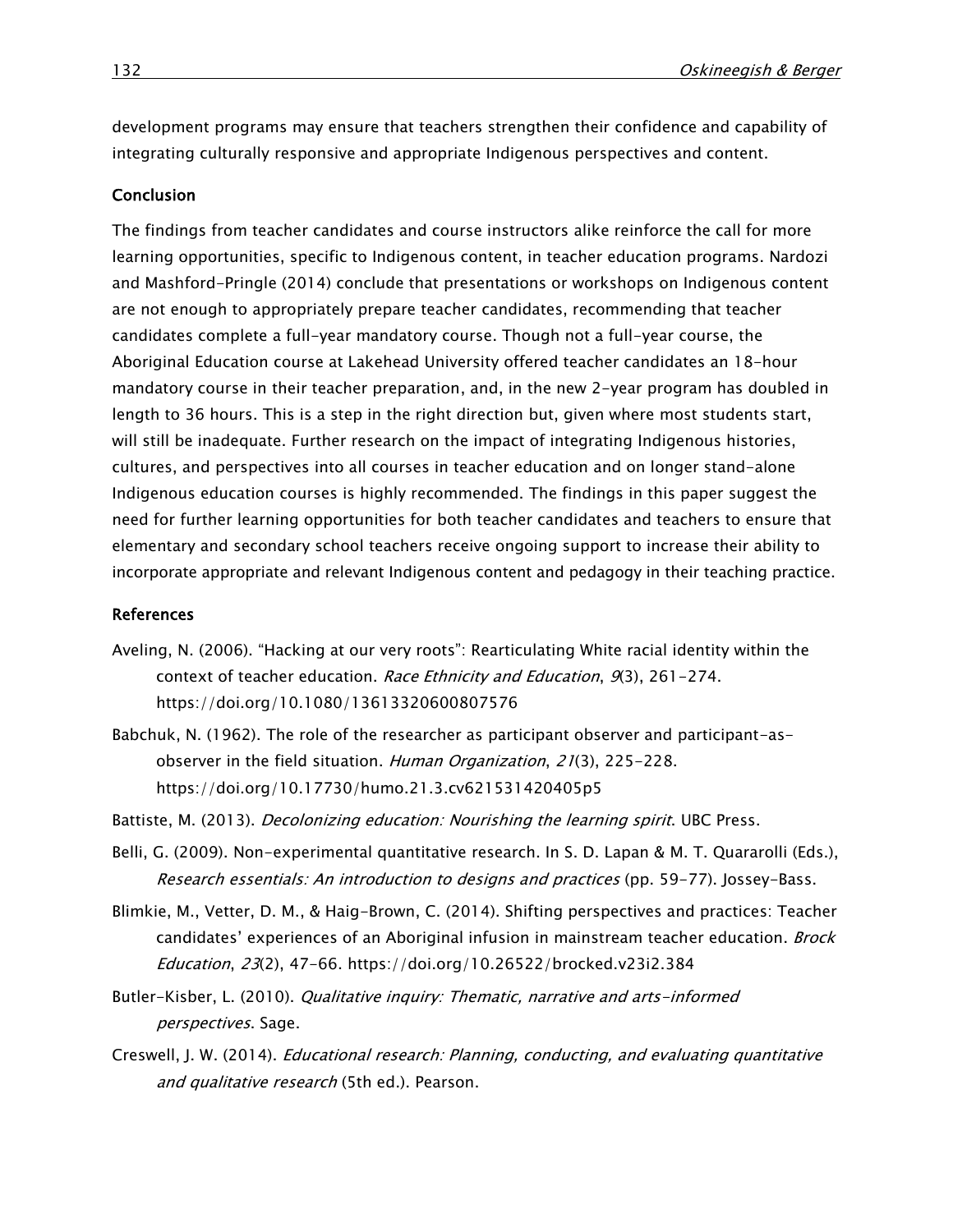- Curwen Doige, L.A. (1999). Beyond cultural differences and similarities: Student teachers encounter Aboriginal children's literature. Canadian Journal of Education, 24(4), 383-397. <https://doi.org/10.2307/1585893>
- DeWalt, K. M., & DeWalt, B. R. (2002). Participant observation: A quide for fieldworkers. AltaMira Press.
- Dion, S. D. (2007). Disrupting molded images: Identities, responsibilities and relationships— Teacher and Indigenous subject material. Teaching Education, 18(4), 329-342. <https://doi.org/10.1080/10476210701687625>
- Greasley, P. (2008). Quantitative data analysis using SPSS: An introduction for health and social science. McGraw-Hill Education.
- Henson, R. K. (2001). Understanding internal consistency reliability estimates: A conceptual primer on coefficient alpha. Measurement and Evaluation in Counseling and Development, 34(3), 177-189.<https://doi.org/10.1080/07481756.2002.12069034>
- Higgins, M., Madden, B., & Korteweg, L. (2015). Witnessing (halted) deconstruction: White teachers' "perfect stranger" position in urban Indigenous education. Race Ethnicity and Education, 18(2), 251-276.<https://doi.org/10.1080/13613324.2012.759932>
- Iseke-Barnes, J. M. (2008). Pedagogies for decolonizing. Canadian Journal of Native Education, 31(1), 123-148. <https://tinyurl.com/ym759wea>
- Johnson, R. B., Onwuegbuzi, A. J., & Turner, L. A. (2007). Toward a definition of mixed methods research. Journal of Mixed Methods Research, 1(2), 112-133. <https://doi.org/10.1177%2F1558689806298224>
- Kanu, Y. (2011). Integrating Aboriginal perspectives into the school curriculum: Purposes, possibilities, and challenges. University of Toronto Press.
- Korteweg, L., & Fiddler, T. (2018). Unlearning colonial identities while engaging in relationality: Settler teachers' education-as-reconciliation. McGill Journal of Education, 53(2), 254-275. <http://doi.org/10.7202/1058397ar>
- Kovach, M. (2009). Indigenous methodologies: Characteristics, conversations, and context. University of Toronto Press.
- Labone, E., Cavanagh, P., & Long, J. (2014). Critical design features of pre-service education programs to enhance teacher capacity to effectively work in schools with Indigenous students. The Australian Journal of Indigenous Education, 43(2), 121-133. <https://doi.org/10.1017/jie.2014.22>
- Madden, B. (2015). Pedagogical pathways for Indigenous education with/in teacher education. Teaching and Teacher Education, 51, 1-15.<https://doi.org/10.1016/j.tate.2015.05.005>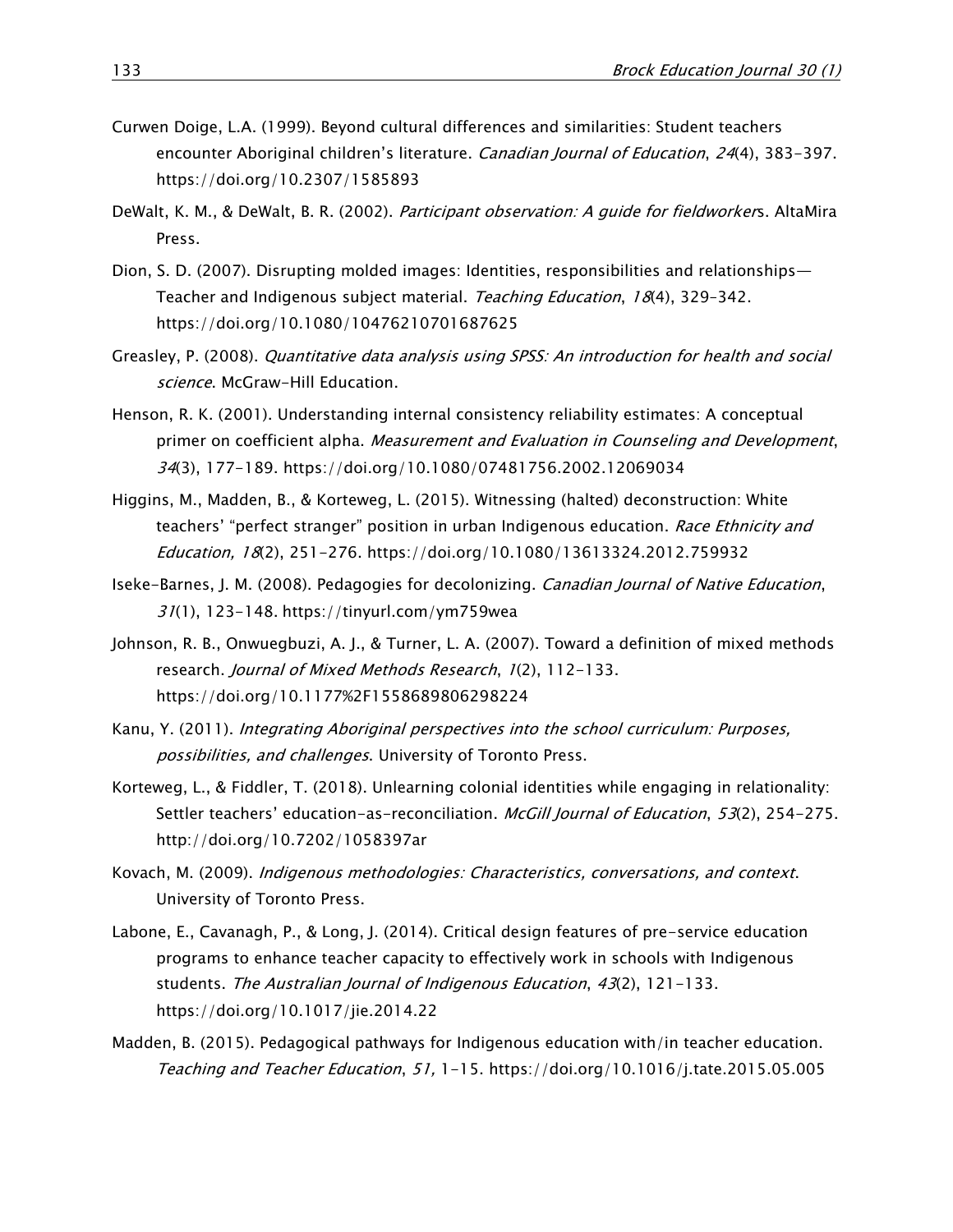- Mashford-Pringle, A., & Nardozi, A. G. (2013). Aboriginal knowledge infusion in initial teacher education at the Ontario Institute for Studies in Education at the University of Toronto. International Indigenous Policy Journal, 4(4), 1-19.<https://doi.org/10.18584/iipj.2013.4.4.3>
- McInnes, B. D. (2017). Preparing teachers as allies in Indigenous education: benefits of an American Indian content and pedagogy course. Teaching Education, 28(2), 145-161. <https://doi.org/10.1080/10476210.2016.1224831>
- Merriam, S. B., & Tisdell, E. J. (2016). Qualitative research: A guide to design and implementation (4th ed.). Jossey-Bass.
- Milne, E. (2017). Implementing Indigenous education policy directives in Ontario public schools: Experiences, challenges and successful practices. The International Indigenous Policy Journal, 8(3), 1-20.<https://doi.org/10.18584/iipj.2017.8.3.2>
- Nardi, P. M. (2006). *Doing survey research: A guide to quantitative methods* (2nd ed.). Toronto, ON: Pearson Education.
- Nardozi, A., & Mashford-Pringle, A. (2014). Engaging teacher candidates about Aboriginal education perspectives in Ontario. First Nations Perspectives, 6(1), 52-66. <https://www.mfnerc.org/wp-content/uploads/2014/10/Engaging-Teacher.pdf>
- Nardozi, A., Restoule, J. P., Broad, K., Steele, N., & James, U. (2014). Deepening knowledge to inspire action: Including Aboriginal perspectives in teaching practice. *in education, 19*(3), 108-122. Retrieved from http://ineducation.ca/ineducation/article/view/140/636
- National Indian Brotherhood/Assembly of First Nations. (1972). *Indian control of Indian* education: Policy paper presented to the Minister of Indian Affairs and Northern Development.<https://oneca.com/IndianControlofIndianEducation.pdf>
- Noordhoff, K., & Kleinfeld, J. (1993). Preparing teachers for multicultural classrooms. Teaching and Teacher Education, 9(1), 27-39. [https://doi.org/10.1016/0742-051X\(93\)90013-7](https://doi.org/10.1016/0742-051X(93)90013-7)
- Onwuegbuzie, A. J., & Combs, J. P. (2010). Emergent data analysis techniques in mixed methods research: A synthesis. In A. Tashakkori & C. Teddlie (Eds.), SAGE handbook of mixed methods in social and behavioral research (2nd ed., pp. 397-430). Sage.
- Oskineegish, M. (2020). Exploring instructional strategies in an Indigenous education course in initial teacher education. Alberta Journal of Educational Research, 66(3), 230-249. <https://journalhosting.ucalgary.ca/index.php/ajer/article/view/56709>
- Oskineegish, M., & Berger, P. (2013). The role of the non-Native teacher in remote First Nations communities in northern Ontario. Canadian Journal of Native Education, 36(1), 113-125.
- Regan, P. (2011). Unsettling the settler within: Indian Residential Schools, truth telling, and reconciliation in Canada. UBC Press.